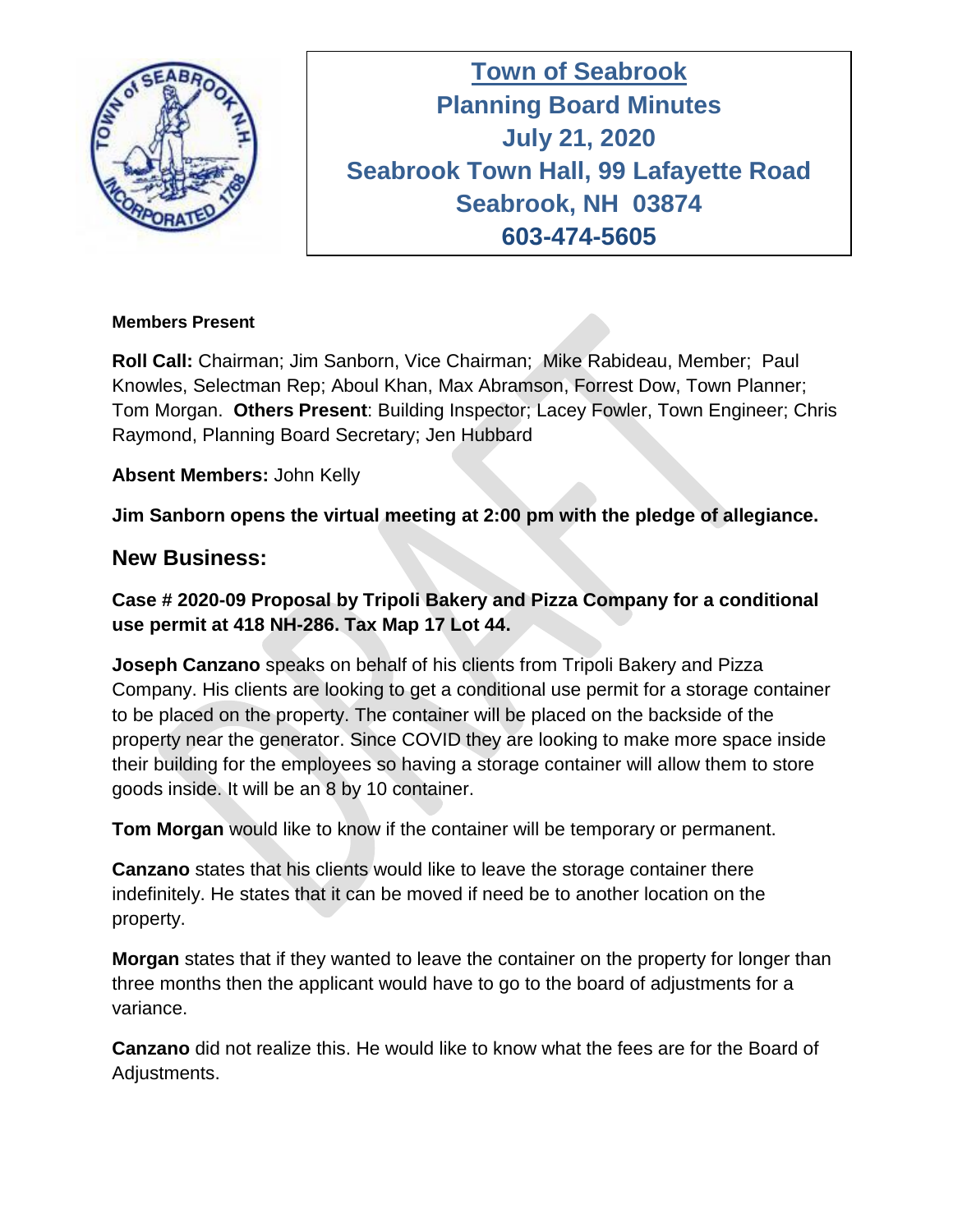**Lacey Fowler** states that the fees are \$170 and \$12.00 dollars per each abutter. If **Fowler** knew that the applicant wanted to keep the storage container on a long term basis she would have suggested that they build a permanent structure. She was told by the applicant that they were looking to put the container for a short term basis only, not long term.

| <b>Motion:</b> | To accept case 2020-9 as administratively complete. |  |
|----------------|-----------------------------------------------------|--|
| <b>Sanborn</b> |                                                     |  |
| Second:        |                                                     |  |
| <b>Knowles</b> |                                                     |  |
| <b>Result:</b> | All in favor                                        |  |

**Chairman Sanborn** opens it up to the board for any comments, questions, or concerns.

**Khan** would like to know if the business has enough parking spaces with the container on the property. **Canzano** replies that yes they do. The storage container takes up one parking spot.

**Knowles** asked if the container was already on the property. **Canzano** answered that yes it is already on the property.

**Vice chairman Mike Rabideau** states that this is a perfect example of why we have these applications in place. Individuals were going out and buying these containers and dropping them on their properties without a permit. Such as the applicant has done.

**Canzano** states that his applicant had an emergency situation with COVID and planning meetings were delayed due to the virus.

**Fowler** would like to know if the diagram of the container is an accurate description as it shows the container only being 3 ft. from the generator. She states it needs to be atleast 5 feet away from the generator.

**Khan** asks if this is a shipping container. **Canzano** states yes it is.

**Fowler** would also like to state that when she received the building permit from the applicant that they were very well aware that they were not suppose to put the box on the property until they received planning board approval. **Canzano** is not sure of that. **Fowler** states she talked to the property owner herself.

**Khan** would like to state that all these members are volunteers. He is not very happy that the applicant thinks we are double dipping.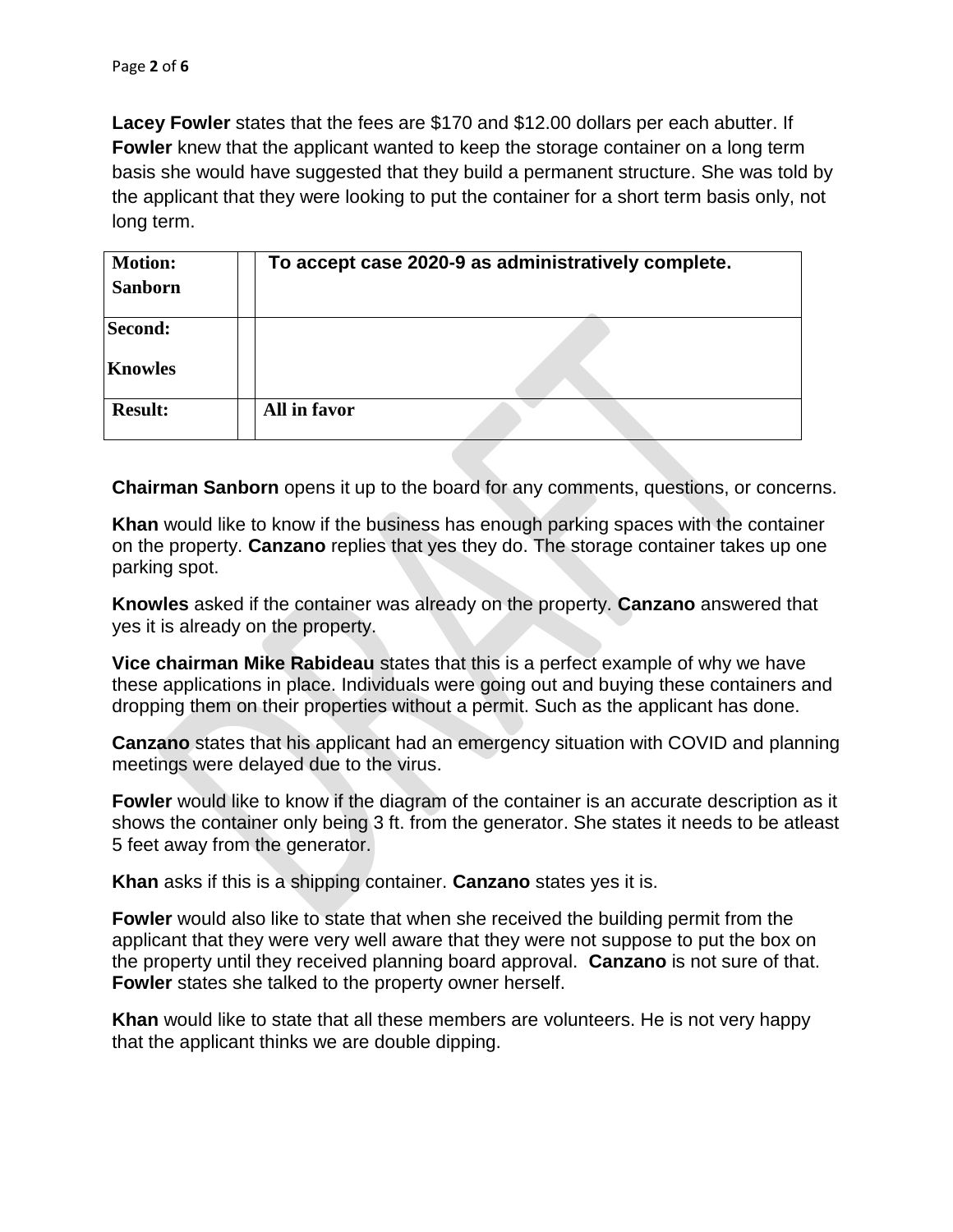**Abramsons** impression is that the developer has come in good faith and we work for the town's people. Our rules are not as clear as they should be. He thinks it would be better if we switched to form based codes.

**Fowler** would like to state that when the applicant applied for a permit for the container she told the applicant that they would have to go in front of the planning board for a conditional use permit.

**Khan** asks Tom Morgan if the only time we get to see that the applicant is following the zoning ordinances is when they come to the meeting. Morgan states yes, unless code enforcement happens to see something when they are out and about driving around.

**Khan** would like to know if there is enough parking for both businesses with the container on the property. **Canzano** states that the container is only taking up one parking space. **Tom Morgan** noticed that the containers in the back of the property.

**Khan** would like to state that he is not ready to approve this application. There are too many things going back and forth.

**Sanborn** would like to know what the date is that the container was placed on the property. **Canzano** states that the container was dropped off on April 21. **Sanborn**  states that the town allows the container to be on the property for three months and the applicant has already had it on the property for three months so he doesn't want to approve the case today. He feels that the applicant should go to the Board of adjustments at this time.

| <b>Motion:</b><br>Khan  | Approve Case 2020-09 for a conditional use permit for 90<br>days with the condition that the applicant goes to the<br>building inspector's office to see what they need to do<br>next. |
|-------------------------|----------------------------------------------------------------------------------------------------------------------------------------------------------------------------------------|
| Second:<br><b>F.Dow</b> |                                                                                                                                                                                        |
| <b>Result:</b>          | All in favor                                                                                                                                                                           |

**Anthony Rizzo** of 443 Route 286 is looking to get release of a bond in the amount of \$15,000 plus interest from a case dated back to 2003. **Tom Morgan** gives a little background on this case. One of the conditions of approval was that Mr. Rizzo needed an as-built plan in order to have his bond released. In between secretaries the plan has made it into the office and Mr. Rizzo has satisfied all conditions of approval. **Morgan** suggests that the board approve the bond release today. **Rabideau** would like to know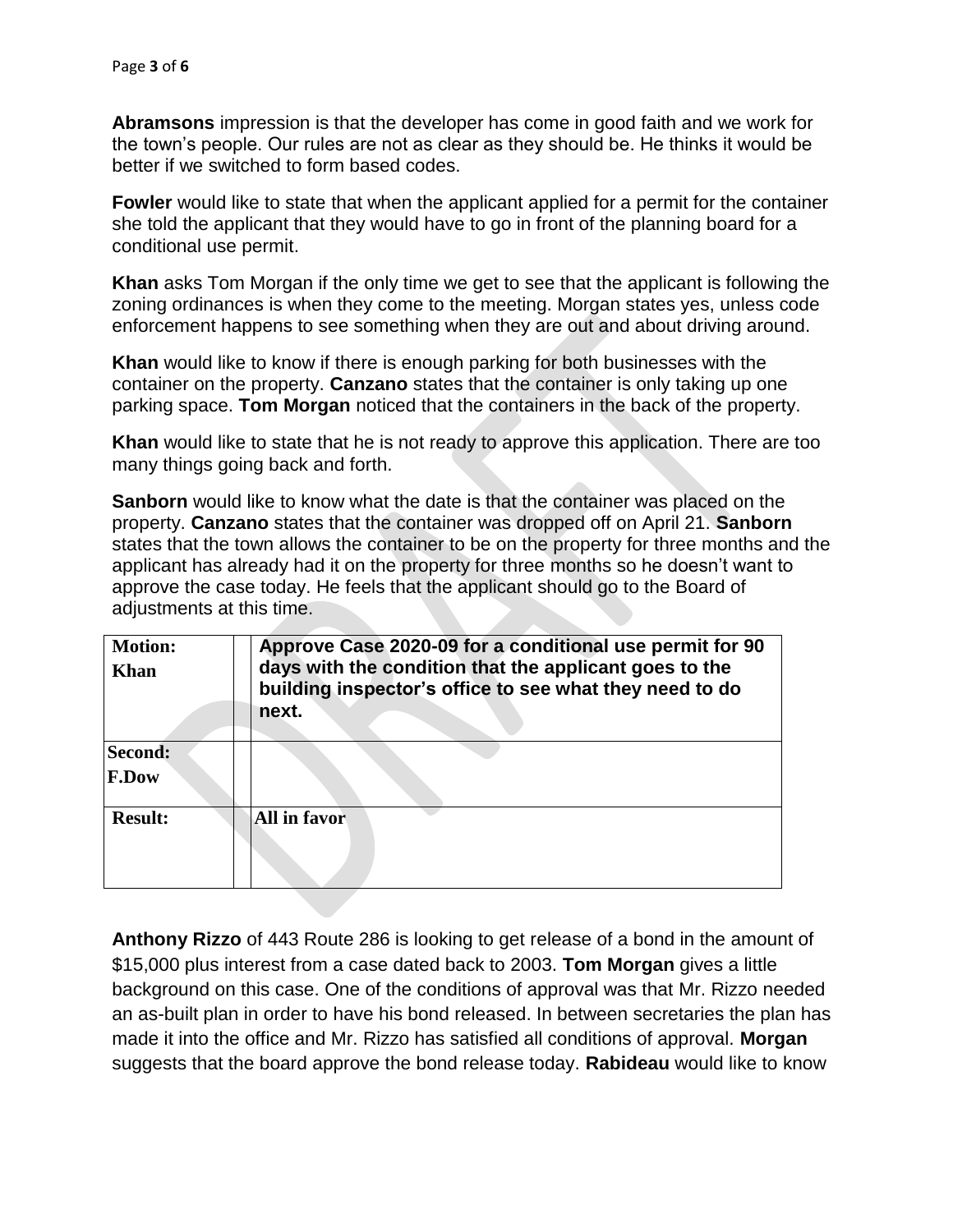when the interest started. **Morgan** states that the bond is in its own account and the interest will not cost us anything.

| <b>Motion:</b><br><b>Knowles</b> | To release the bond from case 2003-48 to Mr. Rizzo in the<br>amount of \$15,000 plus interest. |
|----------------------------------|------------------------------------------------------------------------------------------------|
| Second:<br><b>Sanborn</b>        |                                                                                                |
| <b>Result:</b>                   | All in favor                                                                                   |

**Wayne Morrill** from Jones and Beach is here to address the letter that was sent to the board. He states that BJ's is asking that the site security remain as cash and not as a letter of credit. Morrill states that attorney Kerri-Ann Roman agreed that keeping the site security as cash is ok. Tom Morgan agrees that cash is king. Secondly, Morrill talks about the sound wall that BJ's is looking to put up. BJ's is requesting to move the sound wall closer to the pond. Morgan suggested that Morrill get in touch with the Seabrook Village to make sure they are ok with moving the wall. Morrill stated that Seabrook Village had no problems with them moving the sound wall.

**Khan** would like to ask about the red line and the green line. He would like to know if both of those lines are owned by Waterstone properties. Morrill states that they are now owned by BJ's. Khan wanted to make sure that those are not town property. Khan would also like to know that if a member makes a motion to approve with the condition that a letter is provided from Seabrook Village. Morrill states that they are not changing any part of the wall; they are just looking to move it. **Morgan** wanted to let the board know that the abutters have not been notified**. Morrill** states that the abutters are all Seabrook Village and Terry is the voice for that community as he is the President. Morgan feels better knowing that Seabrook Village is the only abutter.

**Rabideau** would like to know if they have a rough idea of when the bus stop might start being built. **Morrill** states that it might be next year. **Mead** states that the chances of getting out to Perkins Ave this year is very slim.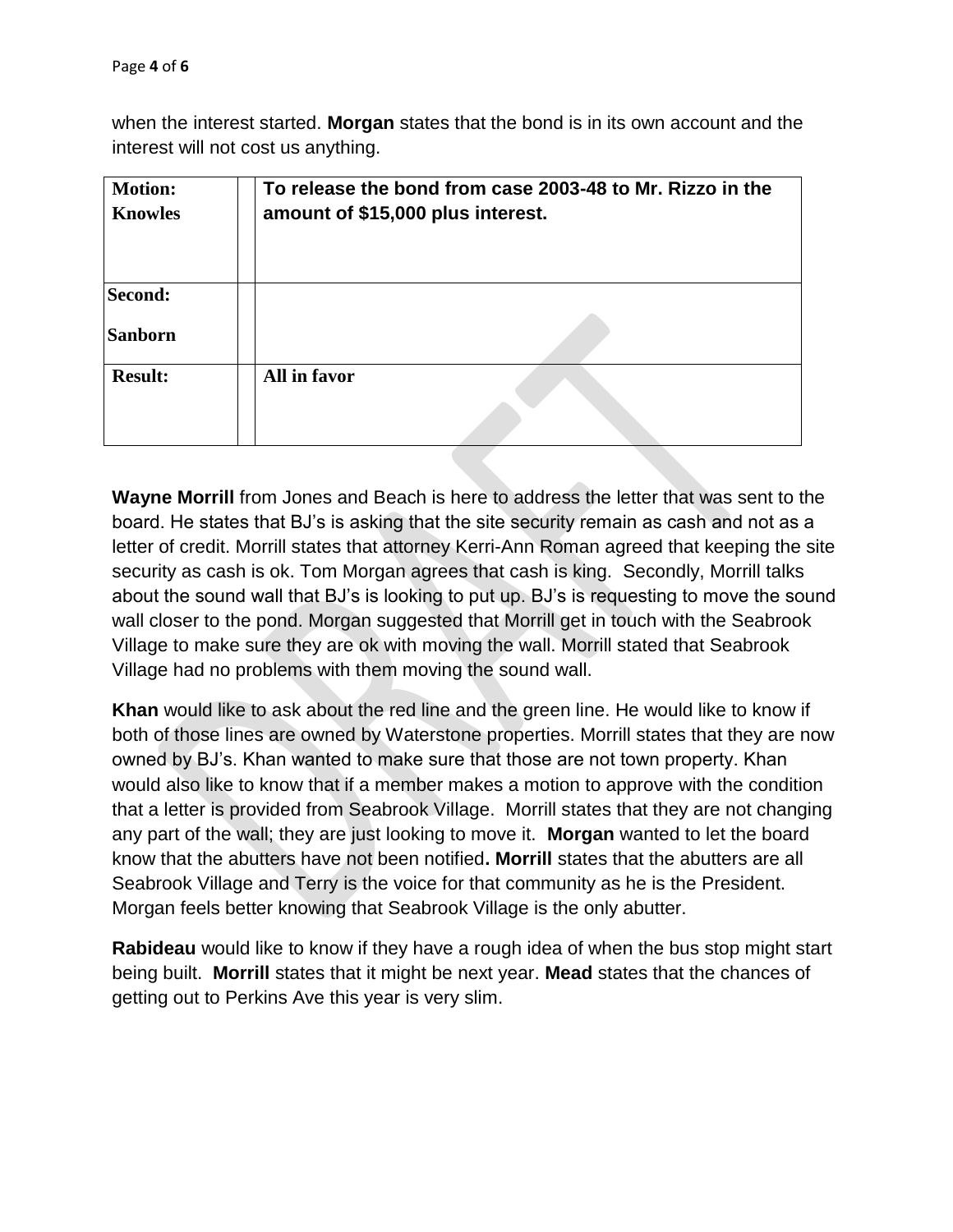| <b>Motion:</b><br>Rabideau | BJ's site security to remain as cash instead of a letter of<br>credit. |
|----------------------------|------------------------------------------------------------------------|
|                            |                                                                        |
| Second:                    |                                                                        |
| <b>Khan</b>                |                                                                        |
| <b>Result:</b>             | 5 yes                                                                  |
|                            | <b>Knowles Abstained</b>                                               |
|                            |                                                                        |

| <b>Motion:</b><br><b>Khan</b> | Approval for BJ's to relocate the sound wall with two<br>conditions:                                                                                                                                                         |  |  |
|-------------------------------|------------------------------------------------------------------------------------------------------------------------------------------------------------------------------------------------------------------------------|--|--|
|                               | 1.) The Applicant will get a letter from the abutter, Seabrook<br>Village, on their letter head, stating they have no<br>objections to moving the sound wall.<br>2.) An updated plan will be provided to the planning office |  |  |
| Second:                       |                                                                                                                                                                                                                              |  |  |
| F. Dow                        |                                                                                                                                                                                                                              |  |  |
| <b>Result:</b>                | 5 yes<br><b>Knowles No</b>                                                                                                                                                                                                   |  |  |

## **Minutes:**

**Khan would like to table the meeting minutes from June 18 th until the next meeting so they can be updated.** 

| <b>Motion:</b><br><b>Rabideau</b> | Amend the meeting minutes from May 5, to say donation,<br>not exaction fee. |
|-----------------------------------|-----------------------------------------------------------------------------|
| Second:<br><b>Sanborn</b>         |                                                                             |
| <b>Result:</b>                    | 5 yes<br><b>Abramson Abstained</b>                                          |